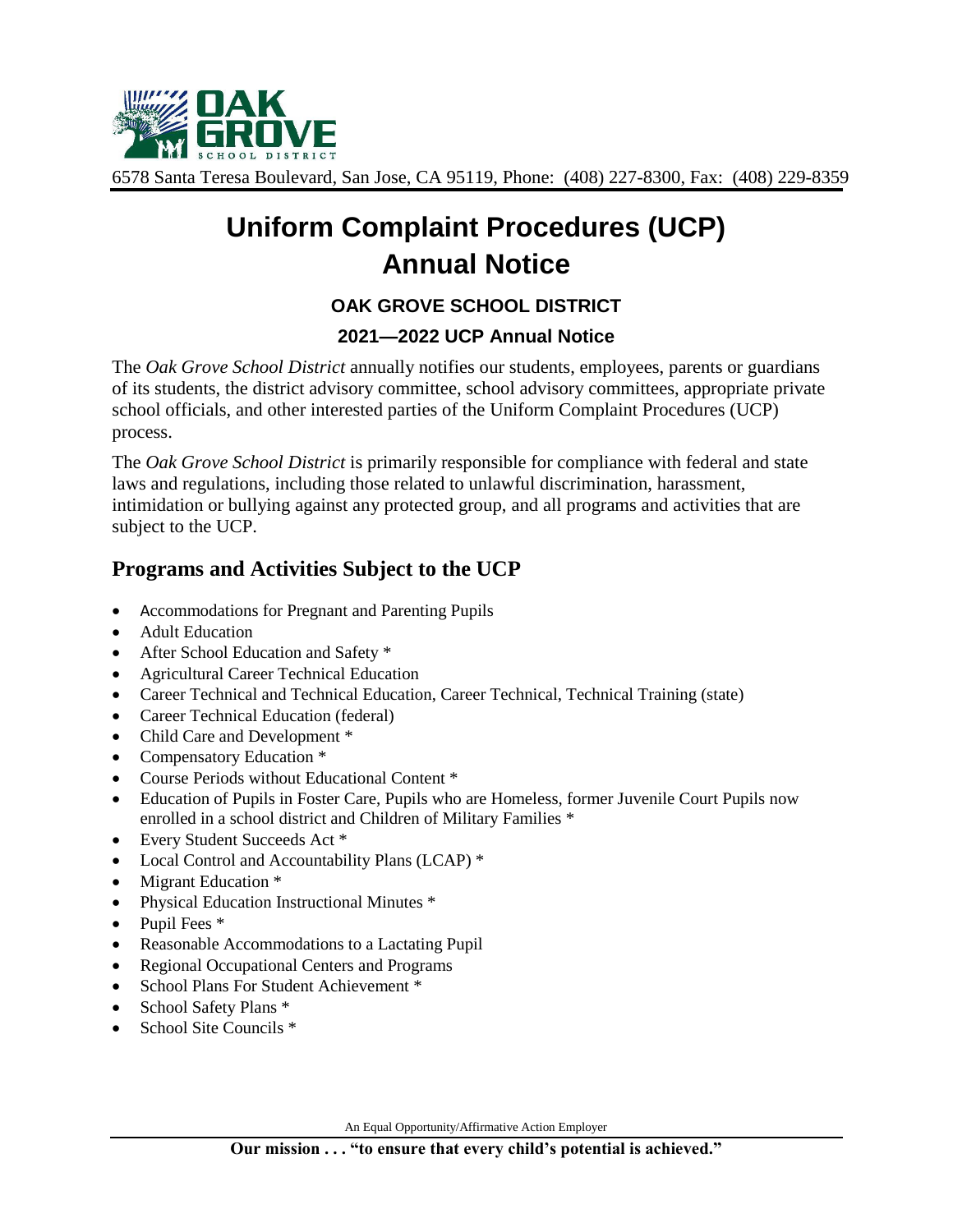## **Programs and Activities Subject to the UCP - continued**

- State Preschool \*
- State Preschool Health And Safety Issues In LEAs Exempt From Licensing

*\* The programs and activites subject to the UCP in which the Oak Grove School District implements.*

## **Pupil Fees**

A pupil fee includes, but is not limited to, all of the following:

A fee charged to a pupil as a condition for registering for school or classes, or as a condition for participation in a class or an extracurricular activity, regardless of whether the class or activity is elective or compulsory, or is for credit.

A security deposit, or other payment, that a pupil is required to make to obtain a lock, locker, book, class apparatus, musical instrument, clothes, or other materials or equipment.

A purchase that a pupil is required to make to obtain materials, supplies, equipment, or clothes associated with an educational activity.

A pupil fees complaint may be filed with the principal of a school or our superintendent or his or her designee. A pupil fees and/or an LCAP complaint may be filed anonymously, however, the complainant must provide evidence or information leading to evidence to support the complaint.

A pupil enrolled in a school in our district shall not be required to pay a pupil fee for participation in an educational activity.

A pupil fee complaint shall be filed no later than one year from the date the alleged violation occurred.

# **Additional Information**

We shall post a standardized notice of the educational rights of pupils in foster care, pupils who are homeless, former juvenile court pupils now enrolled in a school district, and pupils in military families as specified in *Education Code* Sections 48645.7, 48853, 48853.5, 49069.5, 51225.1, and 51225.2. This notice shall include complaint process information, as applicable.

We shall post a notice to identify appropriate subjects of state preschool health and safety issues in each California state preschool program classroom in each school notifying parents, guardians, pupils, and teachers of (1) the health and safety requirements under Title 5 of the *California Code of Regulations* that apply to California state preschool programs pursuant to *HSC* section 1596.7925 and (2) where to get a form for a state preschool health and safety issues complaint.